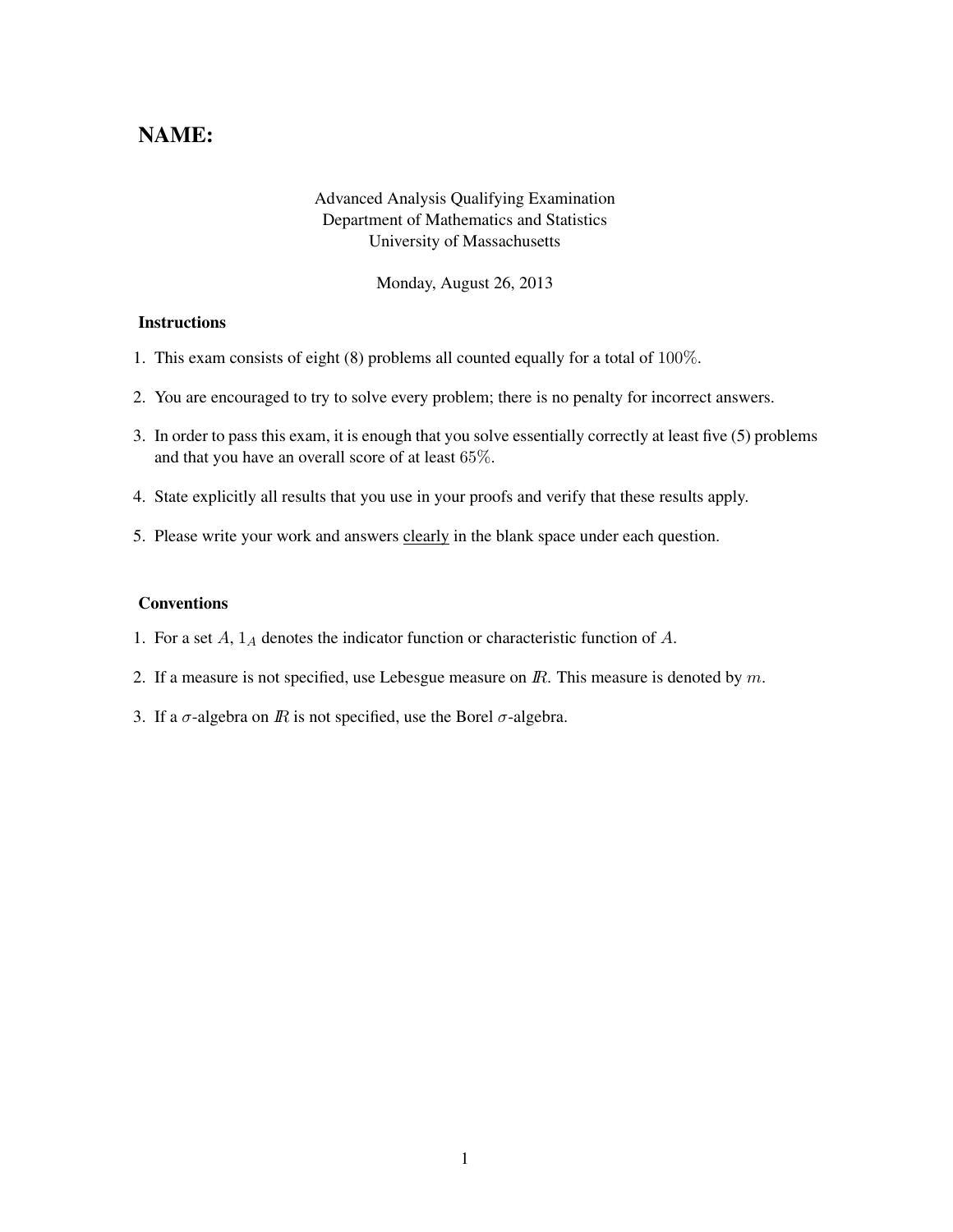- 1. (a) Let  $f : \mathbb{R} \to \mathbb{R}$  be a function. Define the concept that f is convex on  $\mathbb{R}$ .
	- (b) Let  $\mu$  be a Borel measure on  $\overline{R}$  such that IR  $e^{tx}\mu(dx) < \infty$  for all  $t \in \mathbb{R}$ . Prove that

$$
c(t) = \log \int_{I\!\!R} e^{tx} \mu(dx)
$$

is a convex function on IR. *Hint:* Use Hölder's inequality.

(c) Prove that  $c'(t)$  exists and that

$$
c'(t) = \frac{\int_{\mathbb{R}} x e^{tx} \mu(dx)}{\int_{\mathbb{R}} e^{tx} \mu(dx)}.
$$

Justify all the steps carefully.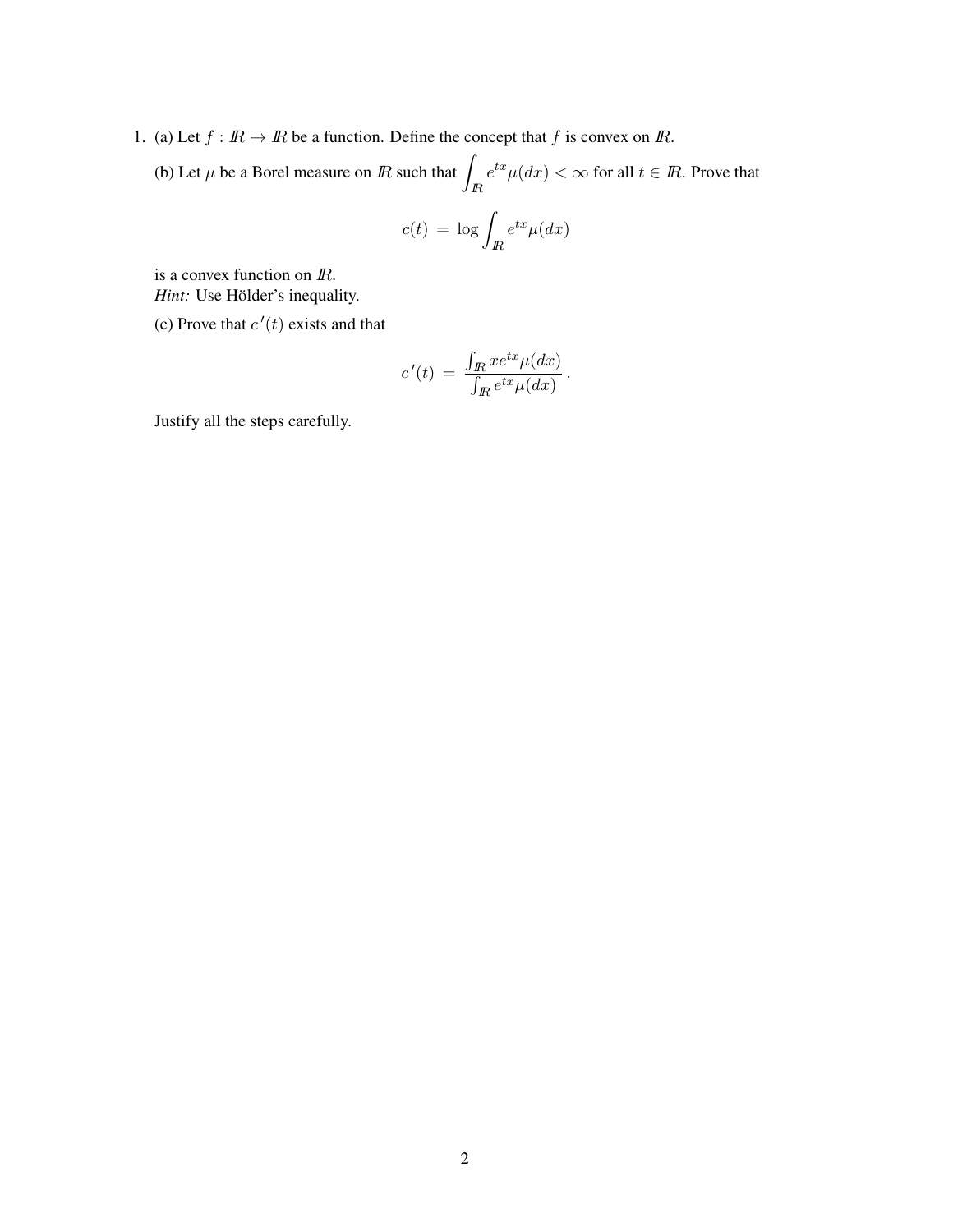2. (a) Let  $f \in L^1(\mathbb{R}, m)$  be an integrable function, and define  $f_h(x) = f(x - h)$  for  $h \in \mathbb{R}$ . Show that

$$
\lim_{h\to 0}||f_h - f||_{L^1} = 0.
$$

(b) Give an example of a sequence  $\{f_n\}$  such that  $f_n \in L^1([0,1], m)$  and

$$
\lim_{n\to\infty}||f_n-f||_{L^1}=0
$$

but  $f_n(x)$  converges for no  $x \in [0, 1]$ .

*Hint.* Let  $f_n = 1_{A_n}$  for appropriate sets  $A_n$ .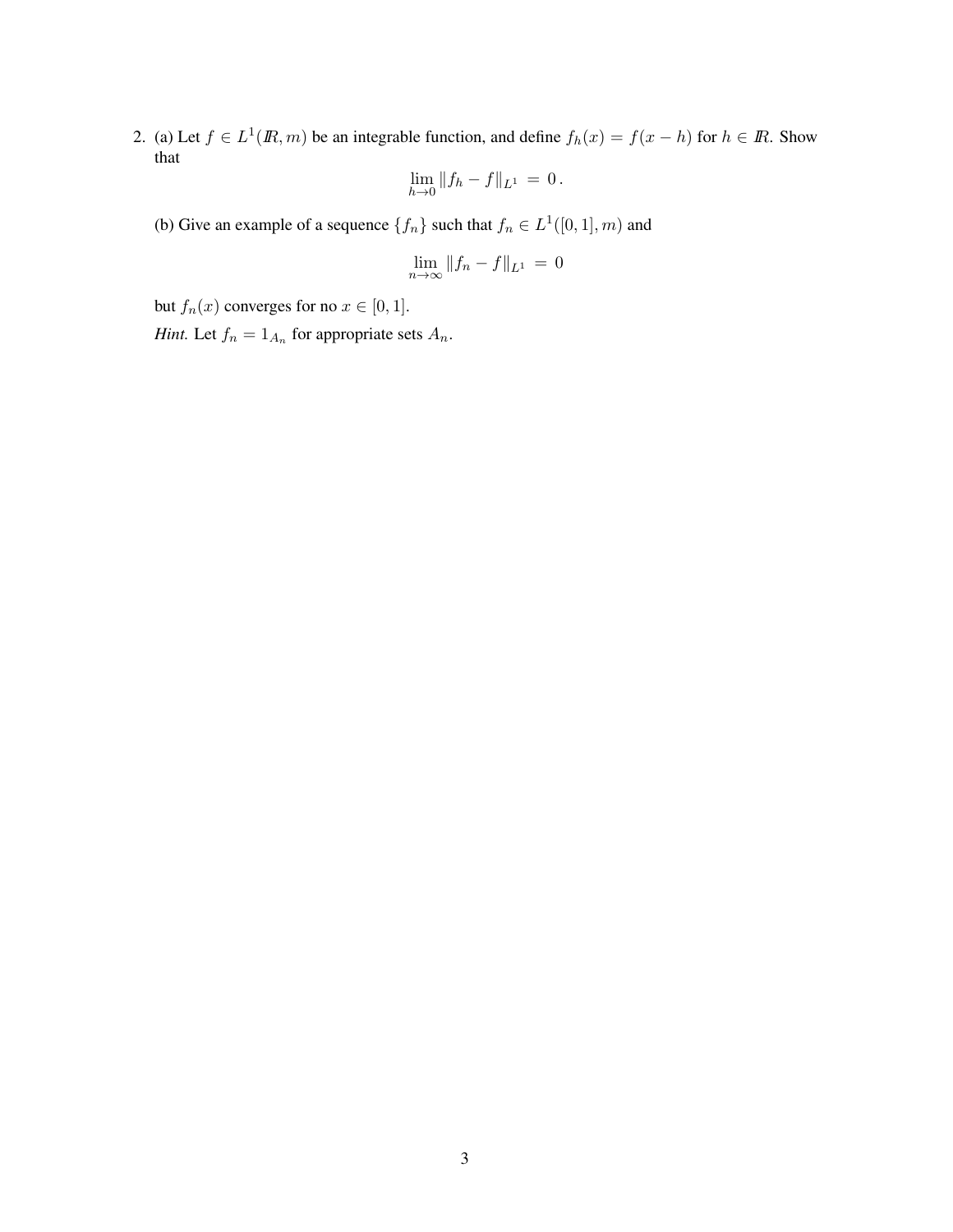3. Let  $C_{\text{per}}(I\!\! R)$  denote the Banach space of bounded, continuous, real-valued functions on  $I\!\! R$  which are periodic of period 2 with the norm  $||f|| = \sup_{|x| \le 1} |f(x)|$ .

For  $n \in \mathbb{N}$  let  $k_n$  be a non-negative function in  $C_{\text{per}}(\mathbb{R})$ , and for  $g \in C_{\text{per}}(\mathbb{R})$  define

$$
S_n g(x) = \int_{-1}^1 k_n(y) g(x+y) \, dy \, .
$$

- (a) Prove that  $S_n$  defines a bounded linear operator from  $C_{\text{per}}(I\!\!R)$  into  $C_{\text{per}}(I\!\!R)$ .
- (b) Assume that for every  $n \in \mathbb{N}$  we have  $\int_{-1}^{1} k_n(y) dy = 1$  and that for each  $\delta > 0$

$$
\lim_{n \to \infty} \sup_{\delta \le |y| \le 1} k_n(y) = 0
$$

Prove that

$$
\lim_{n\to\infty}||S_n-\mathrm{I}||=0\,,
$$

where I is the identity operator; i.e.,  $If = f$  for  $f \in C_{per}(I\!\! R)$ .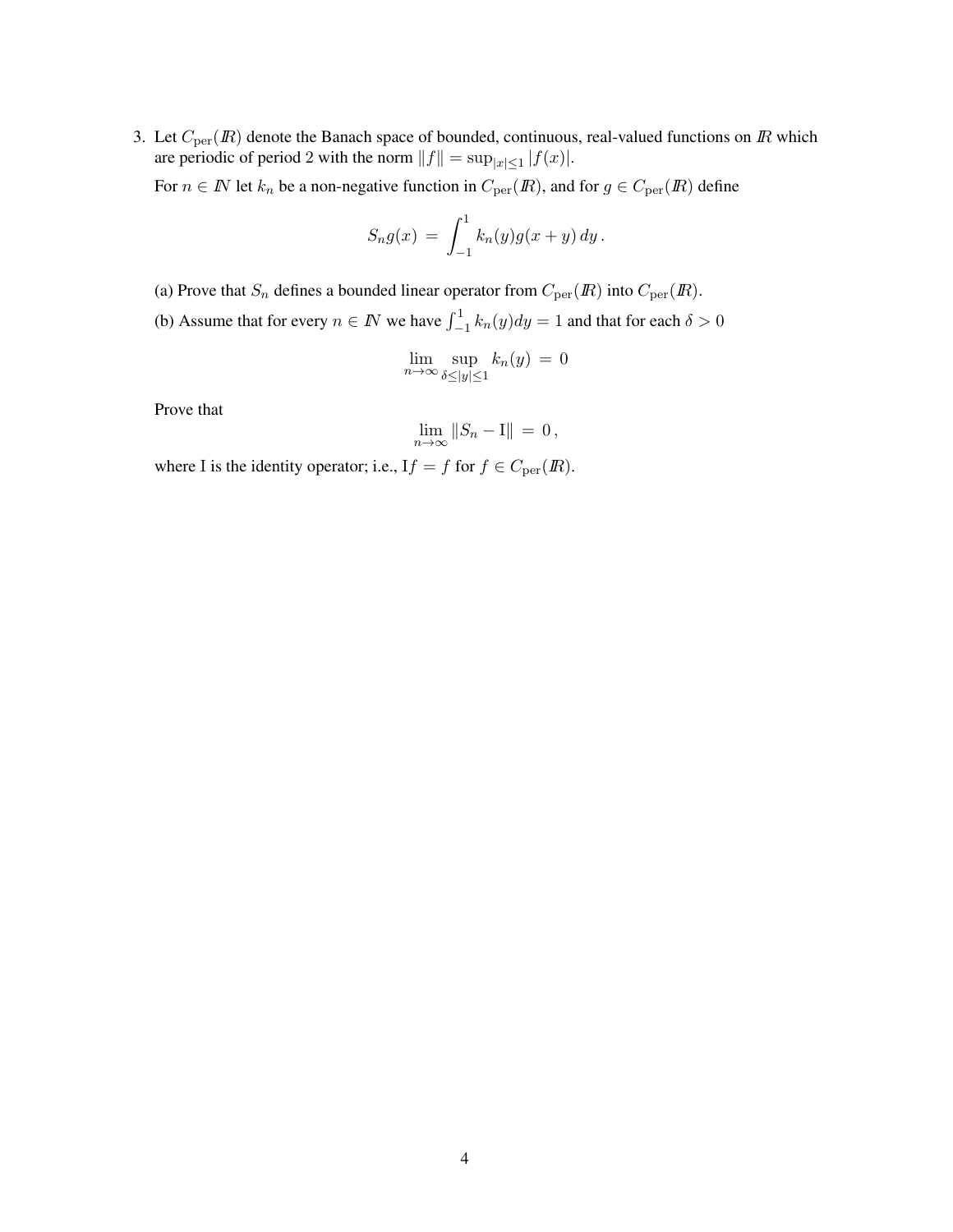4. Compute the following Lebesgue-Stieljes integral

$$
\int_{[-2,2]} x^2 dF(x) ,
$$

where

$$
F(x) = \begin{cases} x+2 & \text{if } -2 \le x \le -1 \\ 2 & \text{if } -1 < x < 0 \\ x^2+5 & \text{if } 0 \le x \le 2 \end{cases}
$$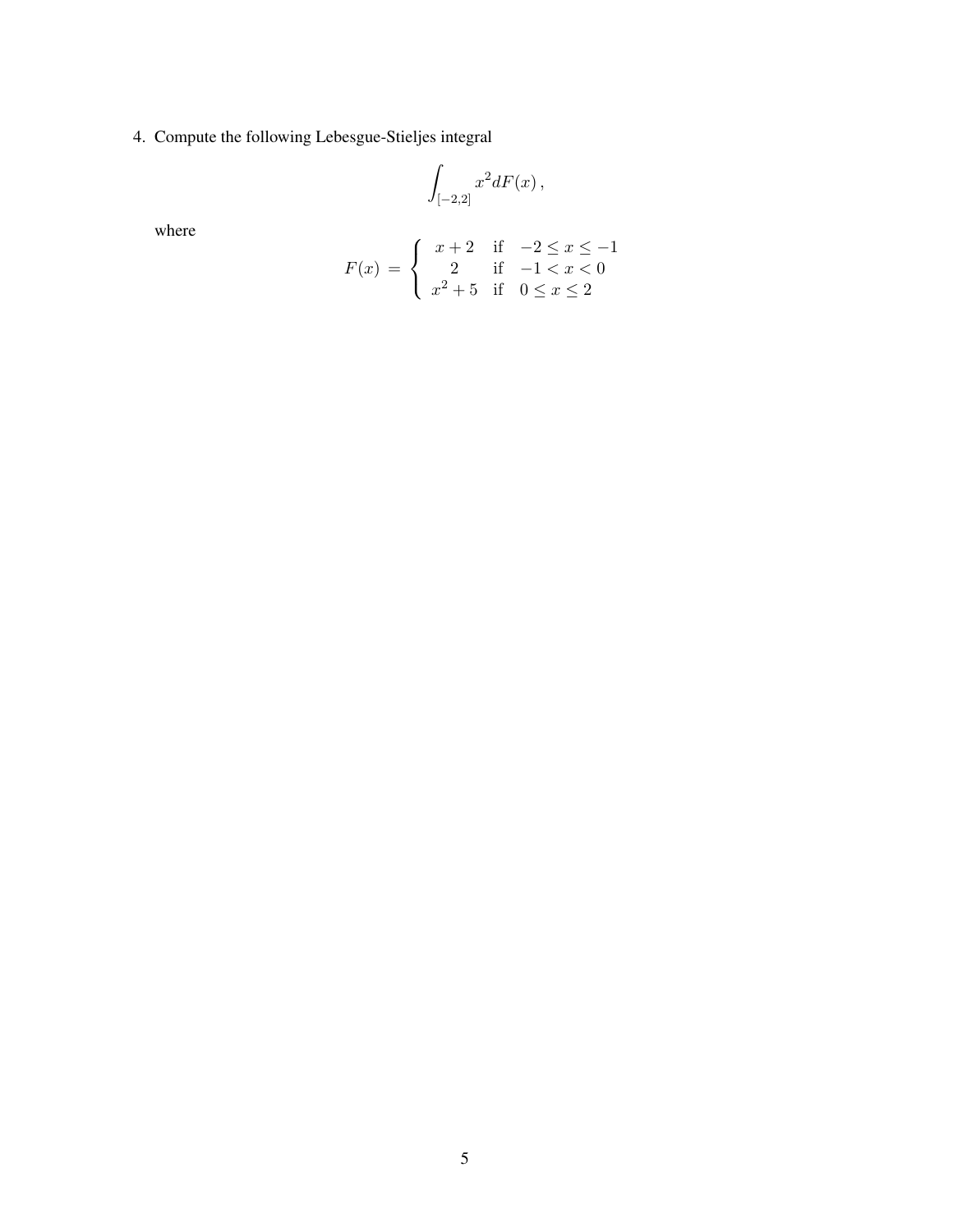- 5. Let H be a real, inner product space with inner product  $\langle \cdot, \cdot \rangle$ , and define  $||x|| = \sqrt{\langle x, x \rangle}$ .
	- (a) Prove the Cauchy-Schwartz inequality relating  $x, y \in H$ .

(b) Prove that  $||x||$  defines a norm.

(c) Show that equality holds in the Cauchy-Schwartz inequality if and only if  $ax + by = 0$  for some  $a, b \in \mathbb{R}$ .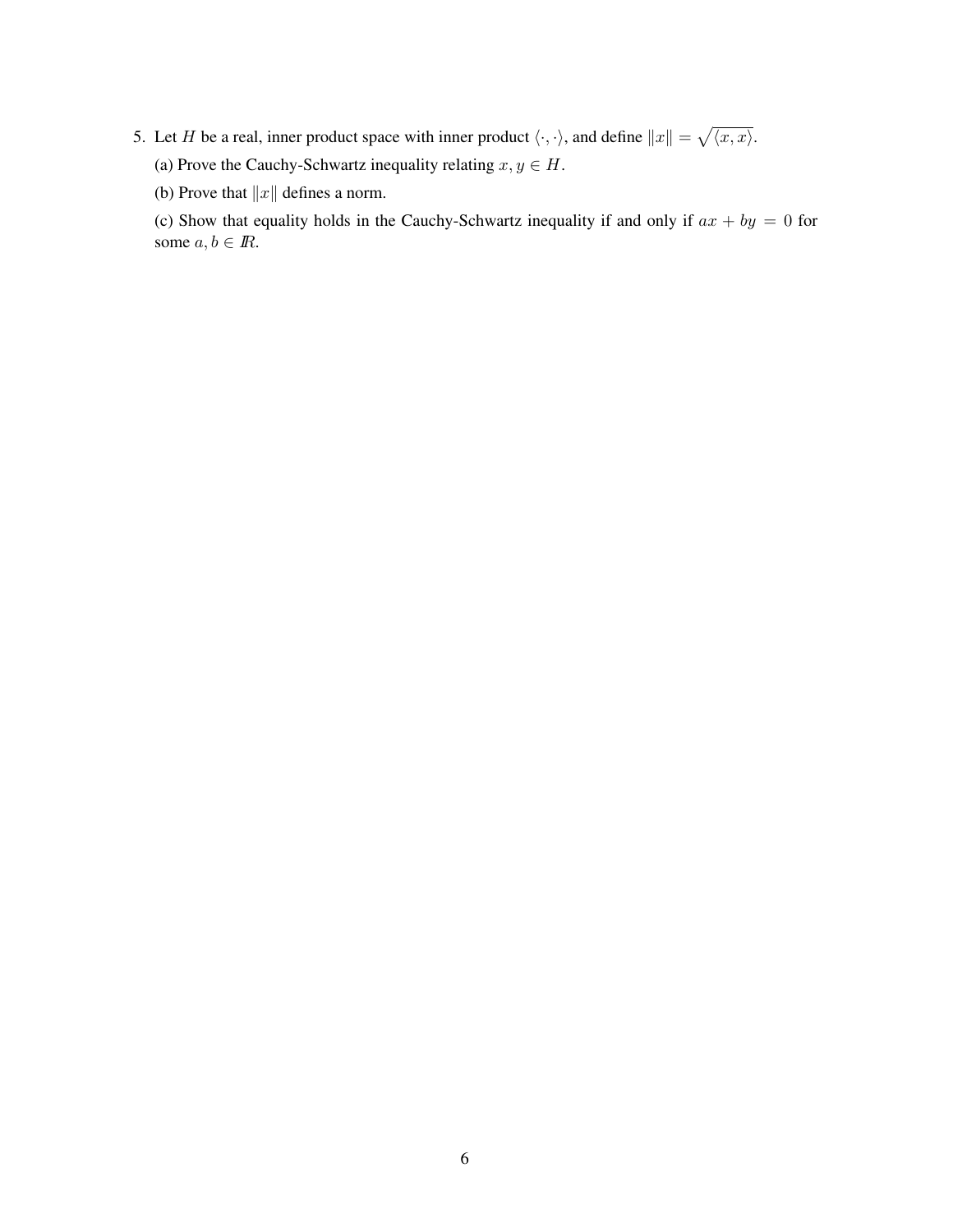6. Let H be a Hilbert space with inner product  $\langle \cdot, \cdot \rangle$  and norm  $||x||$ . Define  $L(H, H)$  to be the set of bounded linear operators mapping H into H. Let T be an operator in  $L(H, H)$ .

(a) Show that there exists a unique operator  $T^* \in L(H, H)$  such that

$$
\langle Tx, y \rangle = \langle y, T^*x \rangle
$$

for all  $x, y \in H$ .

*Hint:* Use the Riesz representation theorem.

(b) Show the following formula for the operator norm  $||T||$  of an operator  $T \in L(H, H)$ :

$$
||T|| = \sup_{||x||=1, ||y||=1} |\langle Tx, y \rangle|.
$$

(c) Use part (b) to prove that  $||T|| = ||T^*||$ .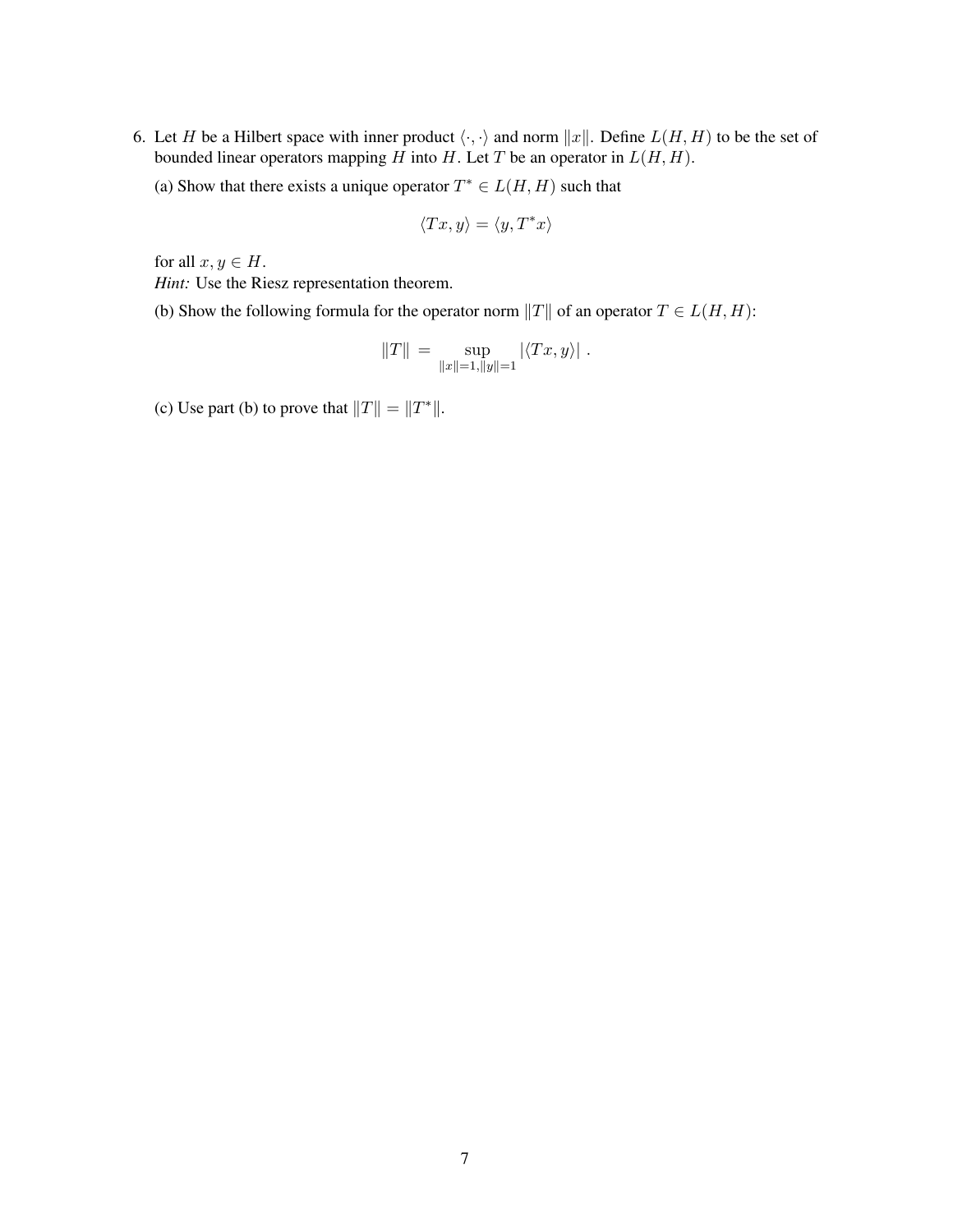- 7. Let  $(X, \mathcal{M}, \mu)$  be a measure space, and for  $1 \le p \le \infty$  consider the Banach spaces  $L^p(X, \mu)$  and  $L^q(X,\mu)$ , where q is the conjugate exponent to p; i.e.  $\frac{1}{p} + \frac{1}{q}$  $\frac{1}{q}=1.$ 
	- (a) Prove that for  $1 < p < \infty$  and  $f \in L^p(X, \mu)$  we have

$$
||f||_{L^p} = \sup_{||g||_{L^q} = 1} \left| \int f g d\mu \right|.
$$

(b) Let  $(X_1, \mathcal{M}_1, \mu_1)$  and  $(X_2, \mathcal{M}_2, \mu_2)$  two  $\sigma$ -finite measure spaces, and let  $f(x_1, x_2)$  be a measurable, non-negative function on  $X_1 \times X_2$ . Prove that for  $1 < p < \infty$ 

$$
\left\| \int f(x_1,x_2) d\mu_2(x_2) \right\|_{L^p(X_1,\mu_1)} \leq \int \|f(x_1,x_2)\|_{L^p(X_1,\mu_1)} d\mu_2(x_2).
$$

This inequality is known as the Minkowski inequality for integrals. *Hint:* Use part (a) and Hölder's inequality.